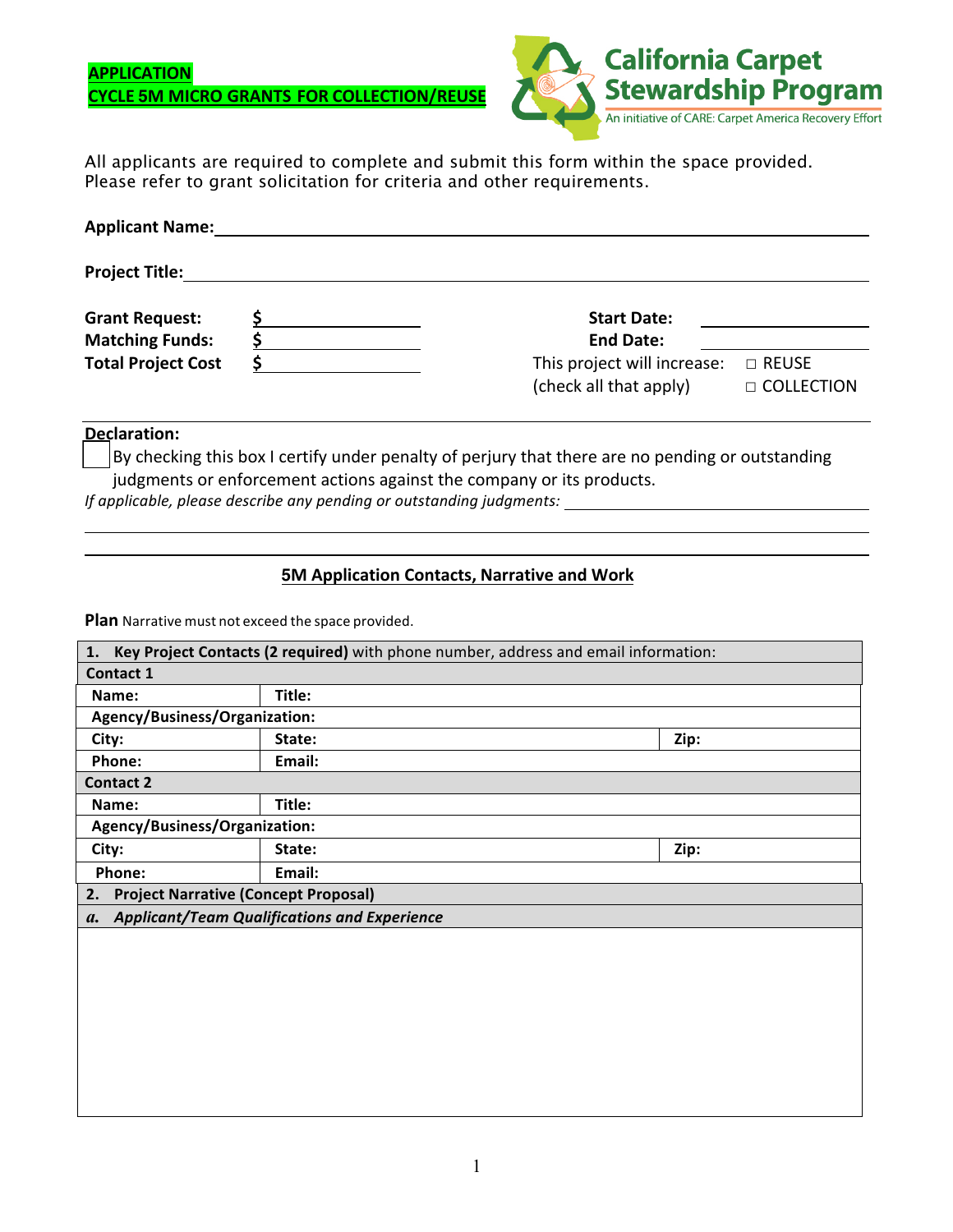*b. Project Description*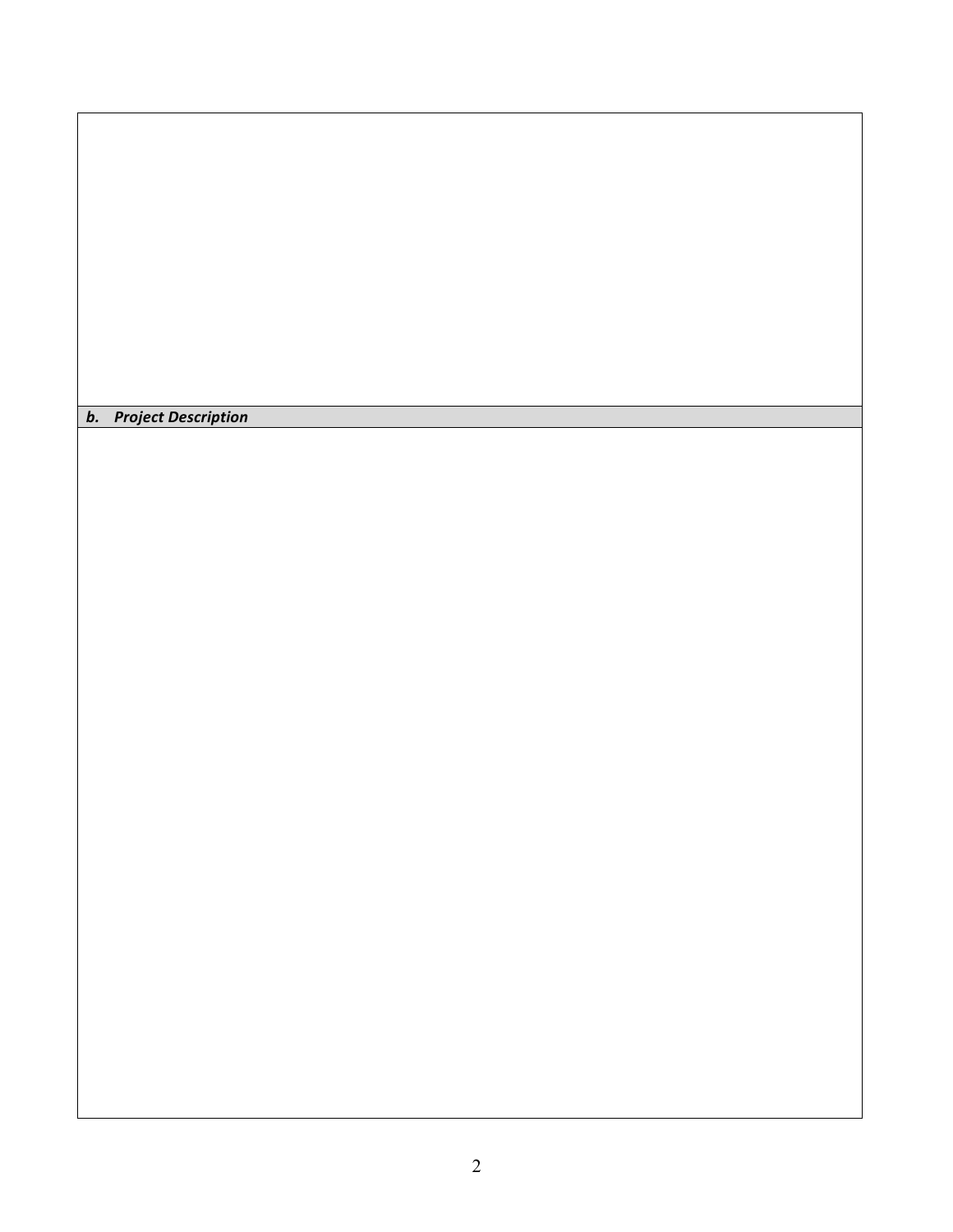| $\mathbf{c}$ . | <b>Need</b>      |                                                                                                                 |  |
|----------------|------------------|-----------------------------------------------------------------------------------------------------------------|--|
|                |                  |                                                                                                                 |  |
|                |                  |                                                                                                                 |  |
|                |                  |                                                                                                                 |  |
|                |                  |                                                                                                                 |  |
|                |                  |                                                                                                                 |  |
|                |                  |                                                                                                                 |  |
|                |                  |                                                                                                                 |  |
|                |                  |                                                                                                                 |  |
|                |                  |                                                                                                                 |  |
|                |                  |                                                                                                                 |  |
|                |                  |                                                                                                                 |  |
|                |                  |                                                                                                                 |  |
|                |                  |                                                                                                                 |  |
|                |                  |                                                                                                                 |  |
|                |                  |                                                                                                                 |  |
|                |                  |                                                                                                                 |  |
|                |                  |                                                                                                                 |  |
|                |                  |                                                                                                                 |  |
| d.             |                  | Project Impact/Cost Effectiveness <i>[Include # pounds of NET NEW LBS post-consumer carpet the project will</i> |  |
|                |                  | collect, and/or # of LBS it will reuse (if applicable); Include % increase (if applicable) and methodology for  |  |
|                |                  |                                                                                                                 |  |
|                |                  | calculation in space below boxes.] New Ibs are those previously landfilled or sent to waste to energy.          |  |
|                | # LBS COLLECTED: | # LBS REUSED:                                                                                                   |  |
|                |                  | <b>SUM: Total # LBS COLLECTED or REUSED</b>                                                                     |  |
|                |                  | Total Grant Funds Requested: \$                                                                                 |  |
|                |                  | # LBS per Grant Dollar Requested:                                                                               |  |
|                |                  |                                                                                                                 |  |
|                |                  |                                                                                                                 |  |
|                |                  |                                                                                                                 |  |
|                |                  |                                                                                                                 |  |
|                |                  |                                                                                                                 |  |
|                |                  |                                                                                                                 |  |
| e.             |                  | OPTIONAL: Creation of California Jobs, Environmental Certifications, Benefit to Disadvantaged                   |  |
|                |                  | Communities. Include supporting documents if applicable.                                                        |  |
|                |                  |                                                                                                                 |  |
|                |                  |                                                                                                                 |  |
|                |                  |                                                                                                                 |  |
|                |                  |                                                                                                                 |  |
|                |                  |                                                                                                                 |  |
|                |                  |                                                                                                                 |  |